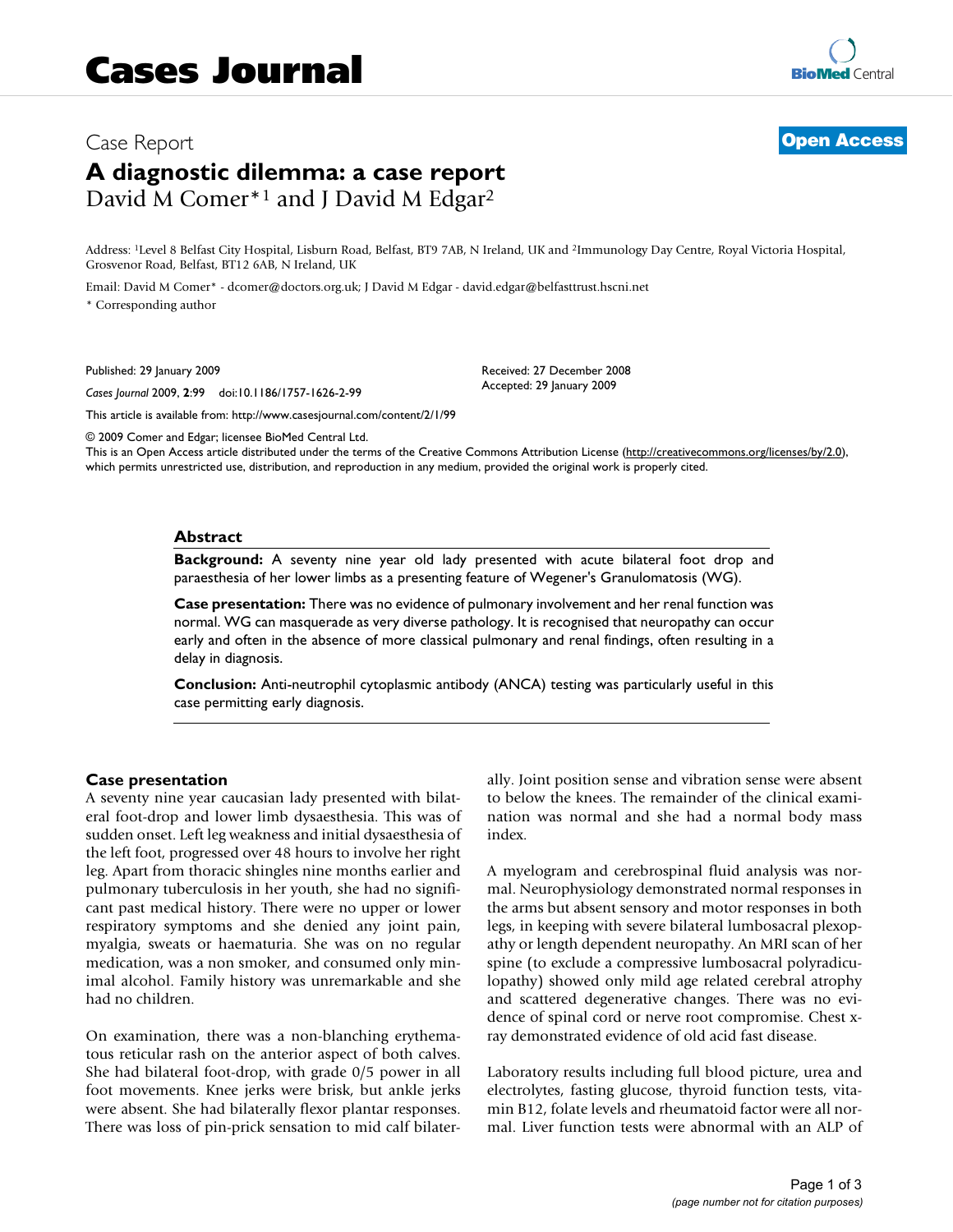515 U/l (35 – 120) and γ GT of 271 U/L (12 – 58). Hepatitis screening blood tests were normal and ultrasound scanning of her abdomen showed several gallstones with no evidence of biliary dilatation. She was treated empirically with intravenous methyl prednisolone (500 mg daily) for presumed myelitis for 5 days prior to the results of her MRI scan becoming available. Although she did not improve clinically with this regime, there was a striking fall in serum C reactive protein from an initial 118 mg/L to 8.8 mg/L over this period. 10 days after stopping methyl prednisolone, serum C reactive protein was 74.5 mg/L. Yet again this fell to 11.0 mg/L after 2 days resumption of prednisolone and azathioprine (Fig 1). ANCA results became available two days after admission. C-ANCA was positive at 1:320 dilution, PR3-ANCA was positive 42.1 U/ml (< 2 U/ml). This led to a working diagnosis of WG. Nasal septum mucosal biopsy revealed nonspecific inflammation with no evidence of a vasculitic process. The patient declined a nerve biopsy. Together with a reducing course of steroids, she was commenced on azathioprine 100 mg daily, twelve days after completing the course of pulsed intravenous methylprednisolone.

12 months after the initiation of treatment she is clinically well, with almost complete resolution of bilateral footdrop and no overt complications of treatment.

# **Discussion**

WG, a triad of granulomatous lesions involving the upper and lower airways, a systemic vasculitis and necrotising crescentic vasculitis involving the kidney, was first described in 1932 by Klinger et al [1]. Patients with WG usually present with symptoms and signs of upper airway or of lower airway disease. Less commonly patients present solely with symptoms of renal disease. The diagnosis of WG rests on the recognition of typical clinical features, supported wherever possible by confirmatory tissue histology. The advent of anti-neutrophil cytoplasmic anti-



**Figure 1 Biochemical response to steroid and immunosuppressive therapy**.

body (ANCA) testing in the last 20 years has provided a valuable additional element in what can in certain cases be a very difficult diagnosis. Despite advances in our understanding of granuloma formation and improvements in treatment the pathogenesis of WG remains poorly understood. Treatment is based on combination immunosuppressive regimes to induce remission followed by lower dose maintenance therapy. Without treatment, the prognosis is poor, with a median survival time of four months [2]. With treatment, the chance of remission and long term survival is high with 7-year survival figures of 58% for those patients over the age of 60 and a corresponding value of 29% for those patients aged less than 60 [3].

This case was a diagnostic dilemma because an elderly female patient presented with peripheral neuropathy of uncertain origin. A common cause was not identified, but steroid therapy was commenced on an empirical basis. There was no obvious clinical responses in terms of weakness or sensation, however there was a dramatic response in terms of the detectable acute phase response. Of itself this suggested a steroid responsive inflammatory cause, however it was the detection of high titre C-ANCA, confirmed by positive PR3-ANCA that indicated the underlying diagnosis of WG. This provided justification for recommencement of immunosuppressive therapy, which continues.

Elderly people with WG present disproportionably with CNS involvement (4.5 fold more commonly) and less often with the classical symptoms [4]. Previous studies have shown that this cohort of patients characteristically present with symptoms and signs of pulmonary infiltrates and renal impairment rather than features of upper airway disease. This atypical presentation does not however imply a more indolent course and elderly patients require long term immunosuppressive treatment in the same way as their younger counterparts. Accurate confirmation or exclusion of the diagnosis of WG has enormous implications. An accurate and prompt diagnosis is potentially life saving, but the inappropriate use of immunosuppressive medication can have severe detrimental effects.

WG has been reported to present with diverse clinical signs including ulceration of the breast, pleural effusion, pituitary disease and as a Horners syndrome [5-8]. Although the detection of antineutrophil cytoplasmic antibody (ANCA) can be useful in these particular cases the results should be interpreted with caution. ANCA detection should be used as an adjunct for establishing a diagnosis of WG, but should not be used as a screening test in unselected cases. A positive test in the context of low pre-test probability may be a "false positive" result and alternative diagnosis should be considered. On the